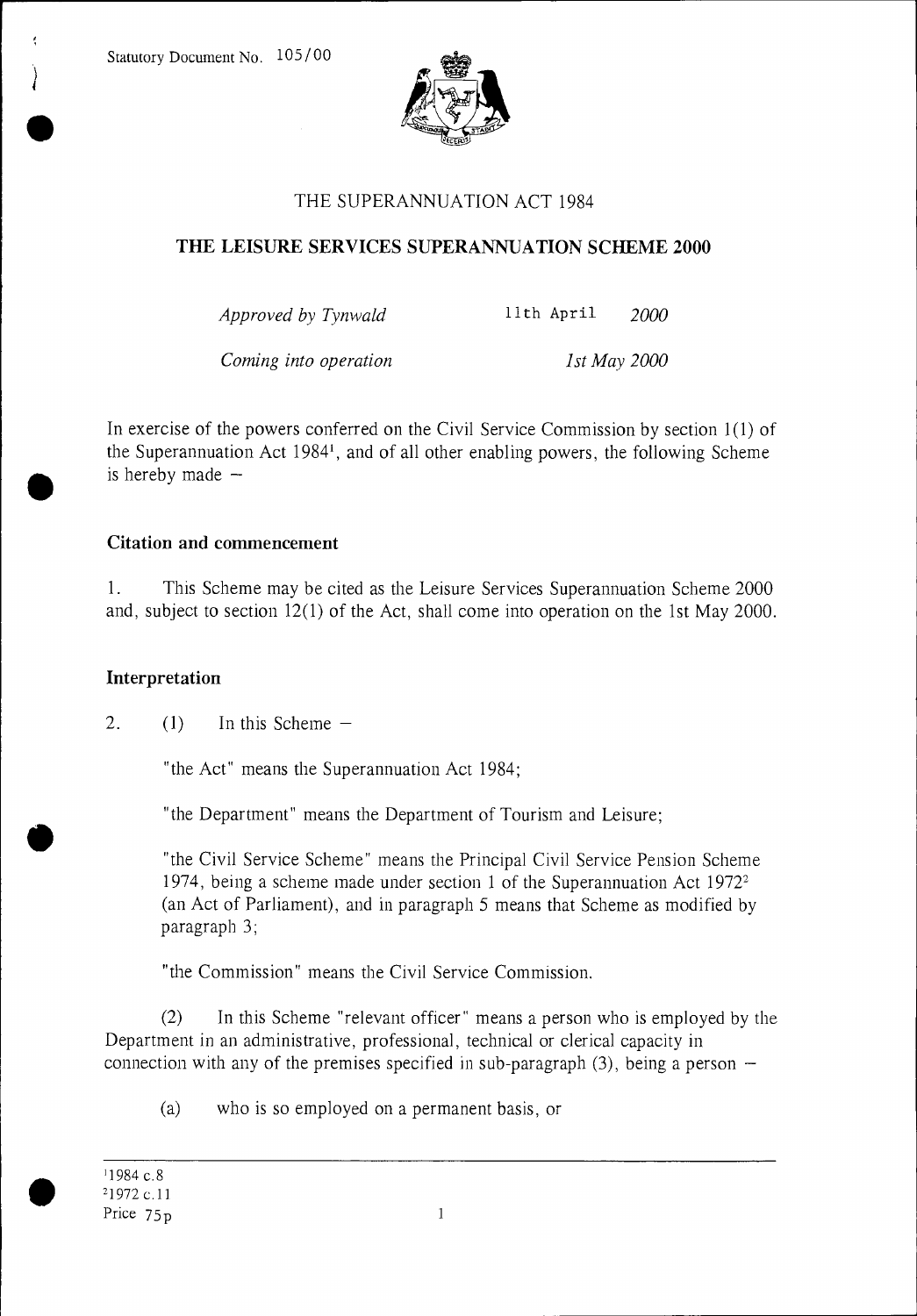(b) who is so employed for a fixed term exceeding 12 months and in respect of whom the Commission has by an instrument in writing directed that this Scheme shall apply to him.

•<br>●

**•** 

•

•

- (3) The premises referred to in sub-paragraph (2) are  $-$
- (a) the Gaiety Theatre, Douglas;
- (b) the leisure facilities at Derby Castle, Douglas known as Summerland;
- (c) the Villa Marina, Douglas.

#### **Application of Civil Service Scheme to relevant officers**

3. For the purpose of providing superannuation for relevant officers, the Civil Service Scheme shall apply to the Island subject to —

- (a) the following provisions of this Scheme;
- (b) the modifications that, for references to persons serving in the civil service there shall be substituted references to relevant officers; and
- (c) such other modifications subject to which the Civil Service Scheme for the time being applies to the Island for the purpose of providing superannuation for civil servants.

#### **Medical examination**

**4. (1)** This Scheme shall not apply to a relevant officer unless he has been examined by a registered medical practitioner nominated by the Commission, who has reported to the Commission that the officer's state of health is satisfactory for the purpose of this scheme.

(2) Within 14 days of receipt of a report under sub-paragraph (1) the Commission shall in accordance with the report notify the officer in writing whether or not the scheme will apply to him and, if so, from what date.

#### **Contributions**

**5. (1)** Subject to the provisions of this paragraph, for the purpose of defraying benefits under this scheme contributions shall be paid to the Treasury by relevant officers.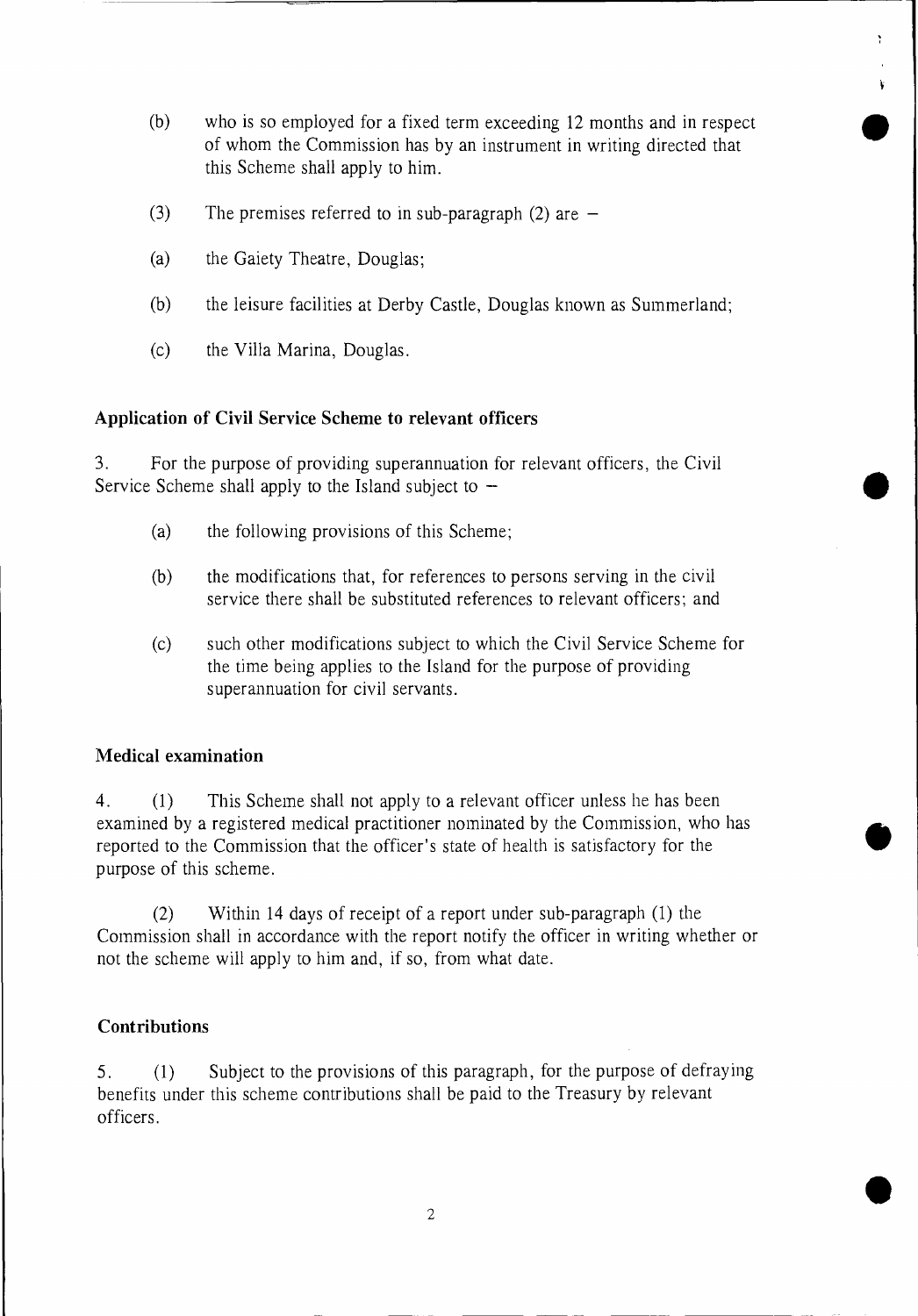(2) The contribution of a relevant officer shall be 6 per cent. of his pensionable pay for the time being (which shall be deemed to include the contribution payable under paragraph 4.9 (spouses' benefits) of the Civil Service Scheme).

(3) An officer on sick leave on full pay, or full pay reduced solely by reason of his having become entitled to benefit under a statutory provision relating to social security, or half pay, shall make contributions under this paragraph at the rate specified in sub-paragraph  $(2)(a)$  on the total pensionable pay on which he was making contributions immediately before he went on leave of absence.

(4) The period of absence in respect of which contributions have been made under sub-paragraph (3) shall reckon in full for the purposes of the Civil Service Scheme.

(5) The Schedule shall have effect with respect to the return of an officer's contributions.

### Revocation and transitional provision

6. (1) The Gaiety Theatre and Summerland Staff Superannuation Scheme 1998' 1989(c) is revoked.

(2) This Scheme shall apply to any person to whom the said Scheme applied (whether as a member or as a beneficiary) before the coming into operation of this Scheme, with effect from the date on which that Scheme first applied to him, as if this Scheme had then been in force.

(3) This Scheme shall not apply to a person referred to in paragraph 2(1) of Schedule 2 to the Villa Marina Act 1999<sup>4</sup> who under the Villa Marina (Superannuation) Scheme 2000<sup>5</sup> remains a member of the local government pension scheme referred to in that Scheme.

(3 ) Paragraph 4 shall not apply to a person referred to in the said paragraph 2(1) who has elected in accordance with the Villa Marina (Superannuation) Scheme 2000 to be a member of the scheme referred to in sub-paragraph (1).

Paragraph 5(5). SCHEDULE

#### RETURN OF CONTRIBUTIONS

1. (1) Subject to the following provisions of this Schedule, a person who on ceasing to be a relevant officer does not become entitled to receive payment or any other benefit under this scheme shall be entitled to receive from the Treasury a return of his contributions which, if he ceased to be a relevant

'SD 113/98 <sup>4</sup> 1999 c.13  $^5SD$  /00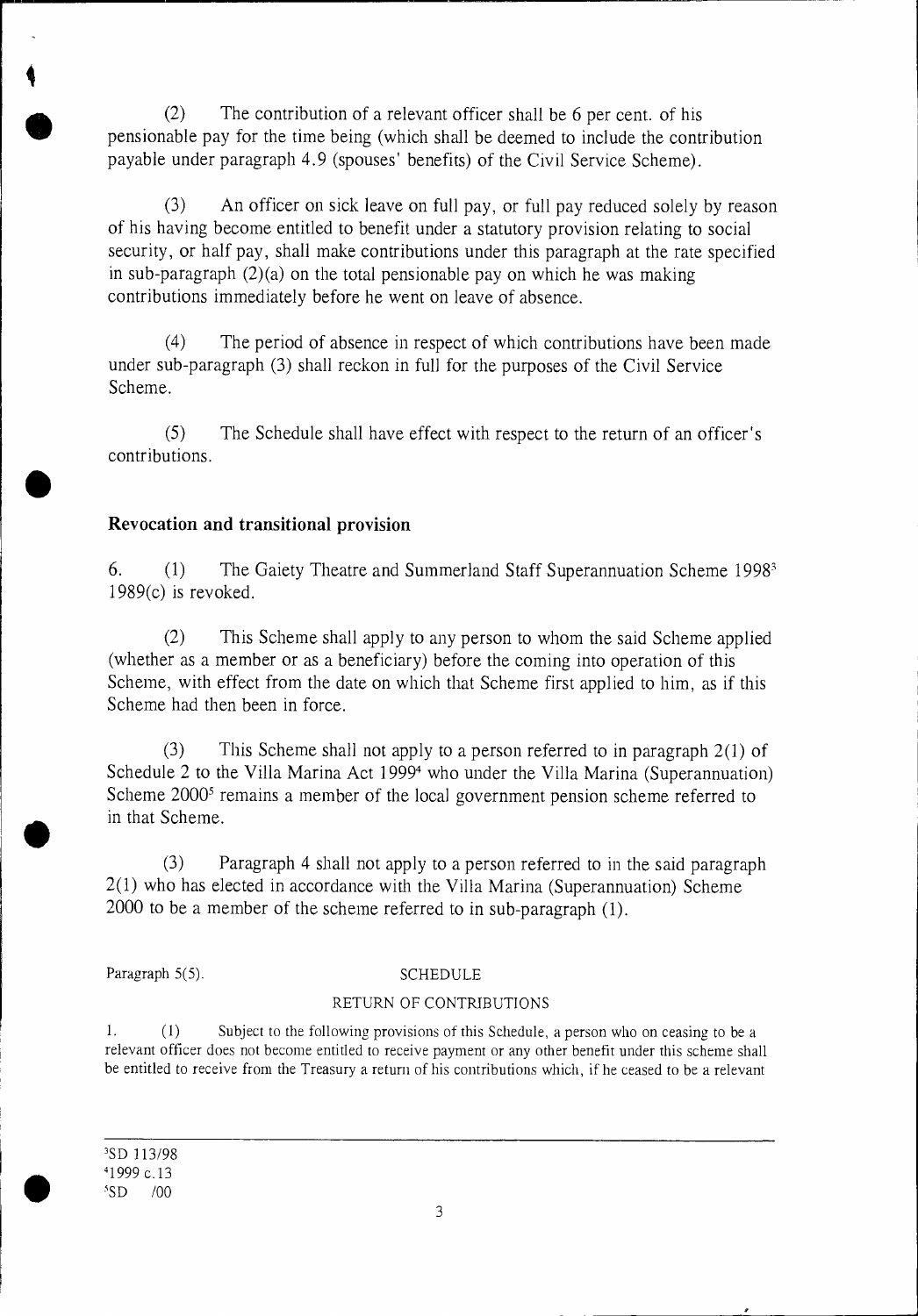officer otherwise than at his own request and otherwise than as a result of his misconduct or inefficiency, shall be increased by an amount equal to compound interest thereon.

- (2) In this Schedule "contributions" include only sums which -
- (a) have not been returned to the officer or, if they have been returned to him, he has repaid the amount he received and any further amount which he is required under this scheme to pay; and
- (b) are attributable to service which was reckonable under this scheme immediately before he ceased to be a relevant officer and in respect of which he has not become entitled to a benefit under this scheme and no transfer payment has been made.

2. This Schedule is subject to section 61 (deduction of premium) of the Pension Schemes Act 1993<sup>6</sup> (an Act of Parliament), as it has effect in the Island'.

3. A person shall not be entitled to a return of contributions in respect of any period of service -

- (a) if on ceasing to be an officer he has completed 2 years' service; or
- (b) in contracted-out employment for which no contributions equivalent premium has been paid.

4. (1) Where under this Schedule provision is made for the calculation of compound interest on the contributions of a relevant officer, that calculation shall be at the rate of 3 per cent. per annum, with yearly rests, up to the date on which he ceased to be a relevant officer, and shall begin to run from the first day of the year commencing on the 1st April following the year in which the contributions were made.

(2) If any of the contributions were made under an enactment or scheme in the benefits of which the relevant officer participated before becoming a relevant officer, and that enactment or scheme made provision for the calculation of interest on contributions returned thereunder in a different manner from that provided by this paragraph, interest on the contributions so made shall be calculated in the manner provided by the enactment or scheme in the benefits of which the officer last participated before becoming a relevant officer up to the date on which he became a relevant officer or, if he received a return of those contributions before that date, up to the date of such return.

(3) Where a relevant officer, having received a return of contributions on or after ceasing to hold some former employment, has paid or repaid those contributions to the Treasury, then  $-$ 

- (a) if those contributions were returned without interest, the interest thereon shall not begin to run until the 1st April in the year following that in which those contributions were repaid; and
- (b) if those contributions were returned with interest, no interest shall be calculated thereon between the date on which they were returned and the 1st April in the year following that in which they were so paid or repaid.

 $MADE$   $13<sup>th</sup>$ . Mach.  $2000$ 

Citalop.

Chairman of the Civil Service Commission

•

•

<sup>6</sup> 1993 c.48 'SD 531/95